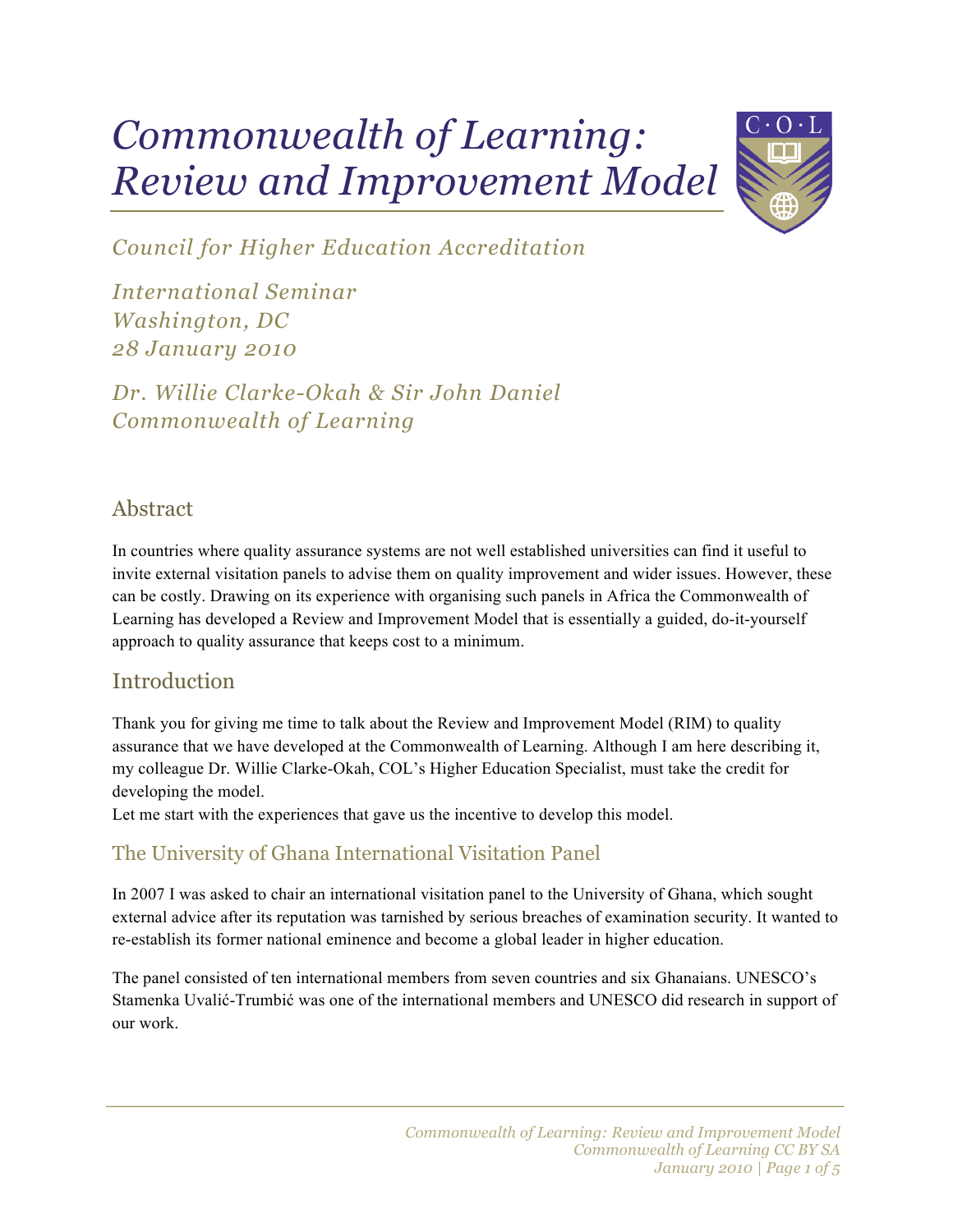The panel visited the campus for two periods of one week separated by four months and we submitted our final report nine months after starting work. Our remit included academic programmes, governance and administrative structures, infrastructure, and resources.

Both the University and the Government of Ghana found the report valuable and it stimulated major reforms that are still ongoing. However, although the benefits of the process were clear, the cost was high. This was not a model that could be rolled out on any scale in developing countries.

#### Institutional Trial Quality Audit of the University of South Africa

In 2007 COL also organised a trial quality audit of the University of South Africa (UNISA). Here the context was different. South Africa has well-established quality assurance processes and UNISA was due for an institutional audit by the Higher Education Quality Committee of the South African Council on Higher Education in August 2008. UNISA asked COL to conduct a trial audit in advance of the real thing; and also to advise on how UNISA might implement more effectively its role as a major distance learning institution. It is a mega-university with over 200,000 students.

In UNISA's case Dr. Willie Clarke-Okah coordinated a panel of seven international members from five countries and one local member. UNESCO also participated in the person of Ms. Zeynep Varoglu. The panel had a preliminary meeting in the UK with UNISA officers and then visited UNISA for a week, publishing its report two months later.

Once again, UNISA found the panel's report highly beneficial, both as a dry run for the official audit, and for what it learned about creating an institutional culture of distance learning. But although this process was somewhat less costly than the University of Ghana panel it was still an expensive exercise.

#### Lessons learned

COL decided to distil these two experiences into a model that would yield similar benefits but at a much lower cost. Two lessons emerged clearly from our experience in Ghana and at UNISA.

First, as you all know very well, much of the value in quality assurance comes from self-assessments conducted within the institutions. At the University of Ghana institution-wide departmental selfassessments were conducted only after the panel's first visit and at its request. UNISA conducted a major self-evaluation exercise before the panel's visit.

Second, it is essential to have some mechanism that encourages staff across the institution to take quality assurance seriously. In Ghana the publicity surrounding the visits of a high-profile international group helped to do this. At UNISA the upcoming audit by the South African Council on Higher Education, which has a deserved reputation for rigorous analysis and robust recommendations, helped to focus minds.

# The COL Review and Improvement Model

This led us to develop a model which, like the visitation panel for the University of Ghana, is primarily intended for the institution's own use for improvement and capacity building. It can also be used to help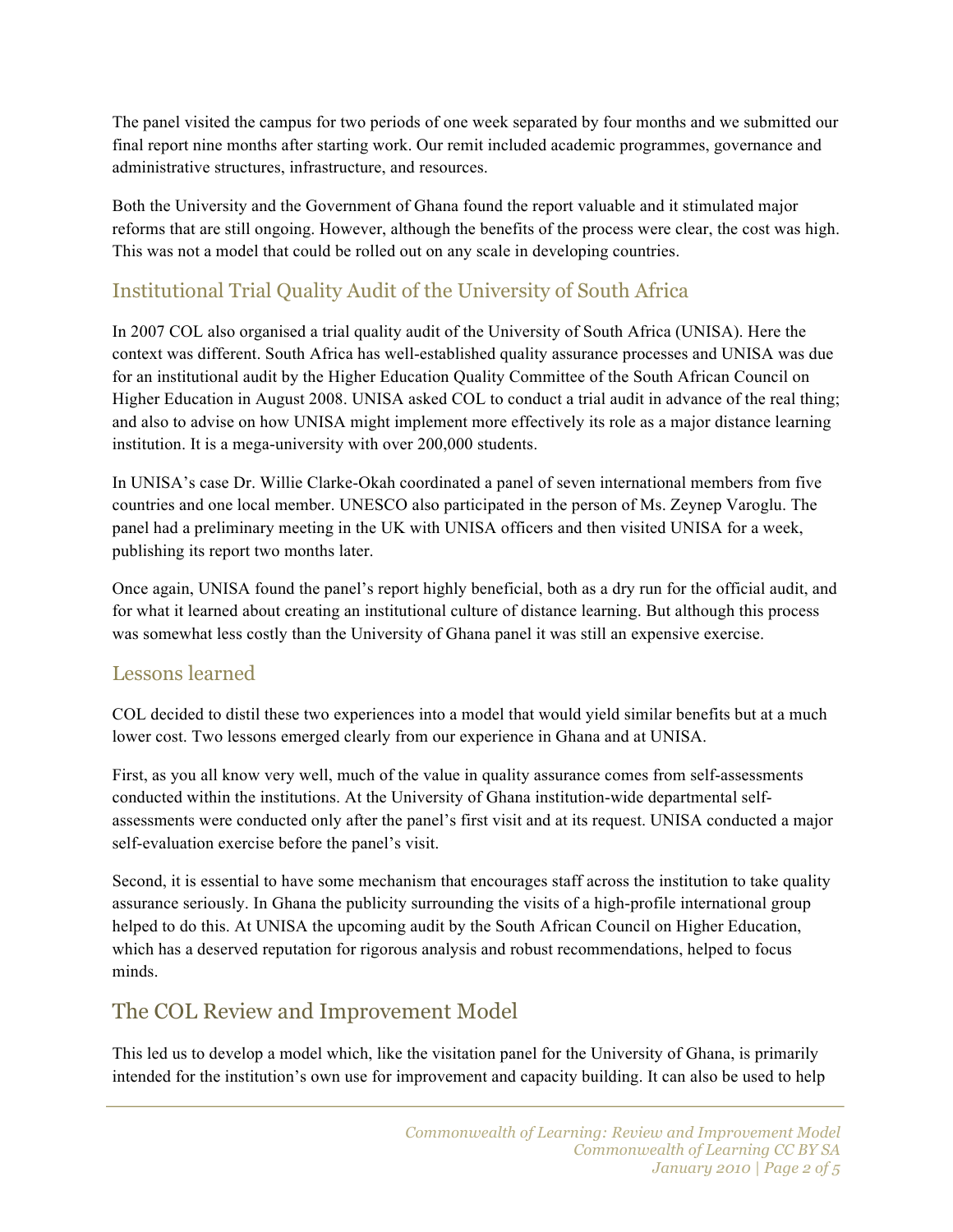meet external quality assurance requirements just as UNISA saw its visiting panel partly as a dry run for the official audit a year later.

The COL RIM model has five steps: initiation; internal staff survey; self-review; verification; and followup.

#### **Initiation**

The initiation phase aims to determine whether an institution is really ready to go ahead with implementing COL RIM and has the ability to do so. By readiness we mean being prepared to change, to have open discussions about what needs to improve, to let go of old habits and to accept new ways of doing things. In practical terms it means that senior management must be committed to leading and advocating the process and to allocating time and people to it. A COL RIM workshop in Nigeria came up with a list of questions to assess readiness.

While initiation can include a preparation visit from COL, this adds to the cost. Instead we try to bring representatives of institutions that are interested to workshops such as the one in Nigeria. A representative exposed to the COL RIM model in this way can provide institutional colleagues with the information necessary for the initiation process.

If the institution makes a positive assessment of its readiness it then signs a Memorandum of Understanding with COL. The parties agree to the statement that *"Quality is an emergent property of an institution's own systematic review and improvement of its own performance".* The MoU provides for liaison people on each side, principles and timelines for implementation, arrangements for external verification, and cost-sharing.

Institutions using COL RIM are at different stages of development and have their own institutional strategies. The MoU can partly tailor the themes of the process to these.

Four themes are essential: Communication; Needs Orientation; Capacity Building; and Quality Management. Optional themes are Engagement and Innovation/Creativity and institutions may exclude research if they wish.

#### Staff survey

Once the MoU is signed the next step is a staff survey. Administered to all staff electronically by COL, in partnership with the institution, it asks them to rate a set of quality indicators individually at one of three levels, based on performance descriptors, saying how they perceive practices in their own areas of work. A response rate of 25% is considered adequate. This survey is used by the institution's management as a key input into the next stage of self review.

Self review is the core of the COL RIM model. It relies on a team of senior staff members to scope and investigate outcomes of the institution, focusing both on good practice and on areas for improvement. It is guided by the six thematic questions about the institution's results, which are:

• How effectively does the institution communicate with its stakeholders?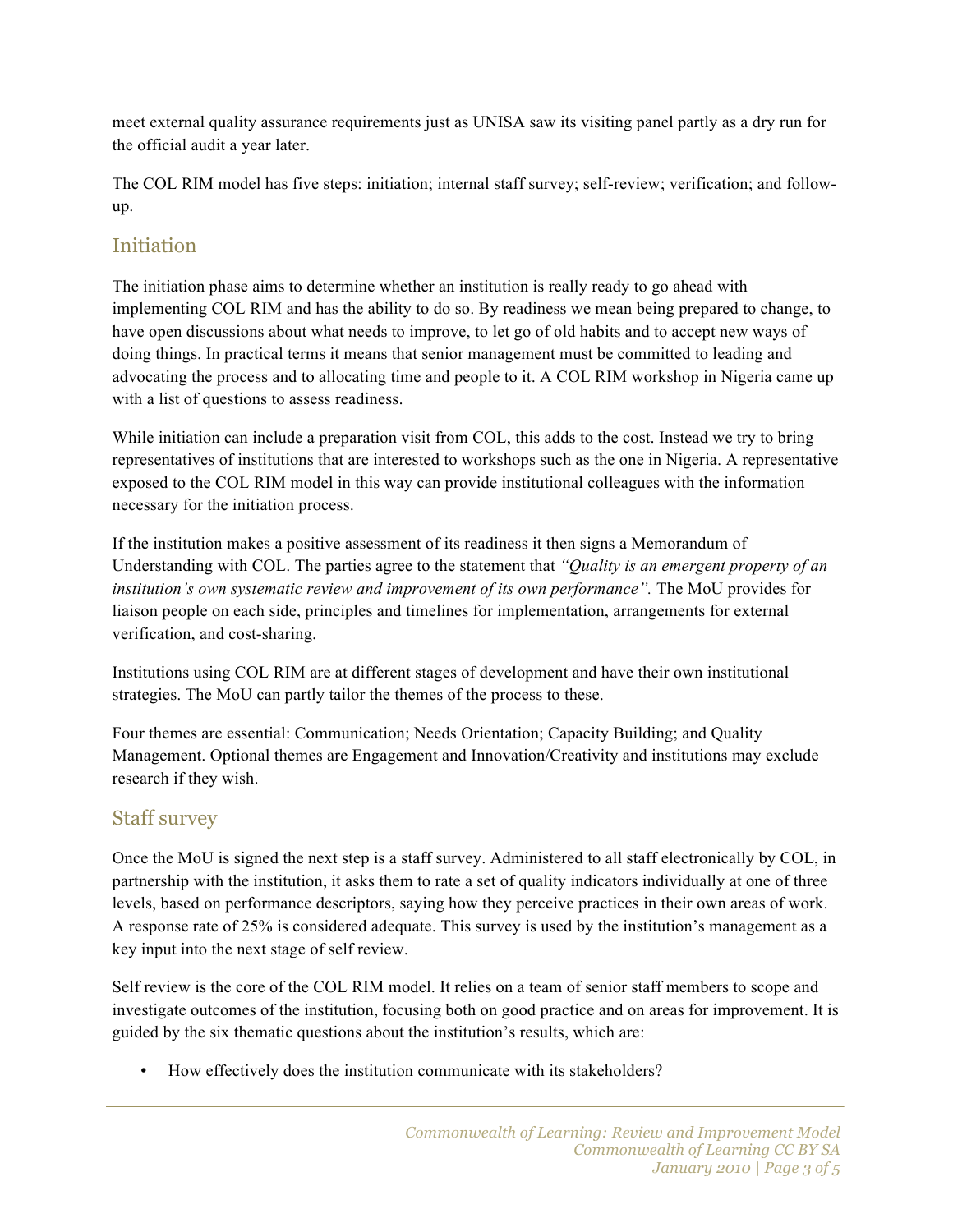- How well does the institution provide the outcomes that its stakeholders need and value?
- How effectively does the institution engage with local and international communities?
- How effective are the institution's innovative and creative responses to a changing environment?
- How effectively does the institution develop the capacity of its people to provide valued outcomes for stakeholders?
- How well does the institution monitor and improve its performance?

All of the quality outcomes of the process are formative outcomes. It is the most valuable part of the process for the institution.

The exercise produces a report that aims to answer the key thematic questions, making judgements on the evidence and recommendations for improvement. Meeting the timelines for the submission of the report within three months of starting is a critical indicator of the institution's ability to meet the COL RIM standard and is a pre-condition for the next step of Verification.

#### Verification

The next step of the model is verification of the self-review, led by an external (lead) verifier and involving a team of internal verifiers made up of people who were not involved in the self-review team. These internal verifiers receive training in quality assurance methods from the Lead Verifier.

The aims of the verification are, first, to verify the rigour of the methods, findings and recommendations of the self review and, in doing so, make a summative judgement about the extent to which the institution can be considered a 'COL RIM' verified institution. Possible ratings are 'not verified', 'threshold' and 'verified'.

The second aim of the verification is to extend the capacity of the staff in quality assurance through training in methods of scoping, evidence collection and forming judgements.

A third aim is to make additional recommendations for action where appropriate, based on the cause and effect analysis of the verification team.

#### Follow up

Finally there is a follow up stage where the recommendations made in the self review that have been verified, expanded or modified through the verification exercise are implemented. Institutions are invited to give feedback to COL on the effectiveness of the model. For its part COL reports to stakeholders periodically on the collective outcomes of institutions which have implemented the model, and on refinements to it.

#### Conclusion

We stress that this is a new model. COL has trialled the model once in 2009 with an institution in the Caribbean. The result was 'not verified' and the institution wants to come back and go through the